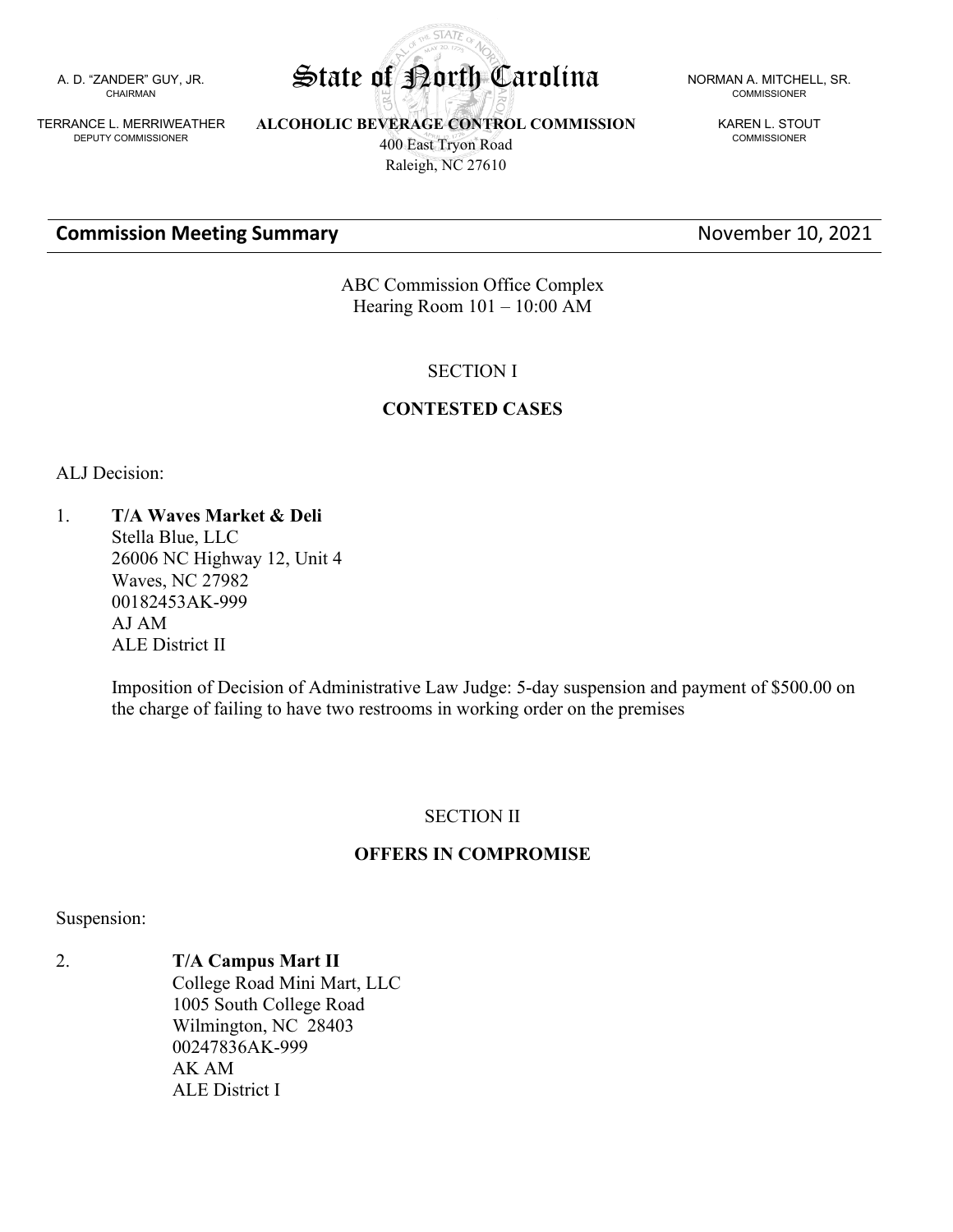Offer in Compromise: 33-day suspension, avoided upon payment of \$3,300.00 on the charge of selling an alcoholic beverage to an underage person [2 counts].

# 3. **T/A Circle K Store 5112**

Circle K Stores, Inc. 9501 University Blvd. Charlotte, NC 28213 Q11434-931 AK AM AO ALE District VI

Offer in Compromise: 35-day suspension, avoided upon payment of \$3,500.00 on the charge of failing to determine age of a person possessing alcohol.

# 4. **T/A Claddagh Restaurant and Pub II**

Green Mountain Restaurant Group, LLC 4 College Street Asheville, NC 28801 00243594AJ-999 AJ AL AN AY ALE District I

Offer in Compromise: 20-day suspension, avoided upon payment of \$2,000.00 on the charges of (1) performing services after having consumed alcoholic beverages and (2) failing to cooperate with a law enforcement officer.

## 5. **T/A El Ranchero Mexican Restaurant**

El Ranchero V Corporation 650 East Firetower Road, Suite F Winterville, NC 28590 00268297AJ-999 AJ AL AY ALE District II

Offer in Compromise: 20-day suspension, avoided upon payment of \$2,000.00 on the charge of selling an alcoholic beverage to an underage person.

## 6. **T/A Fast Fuel**

Fuel and Grocery, Inc. 1036 Randolph Street Thomasville, NC 27360 00247410AK-999 AK AM AO ALE District V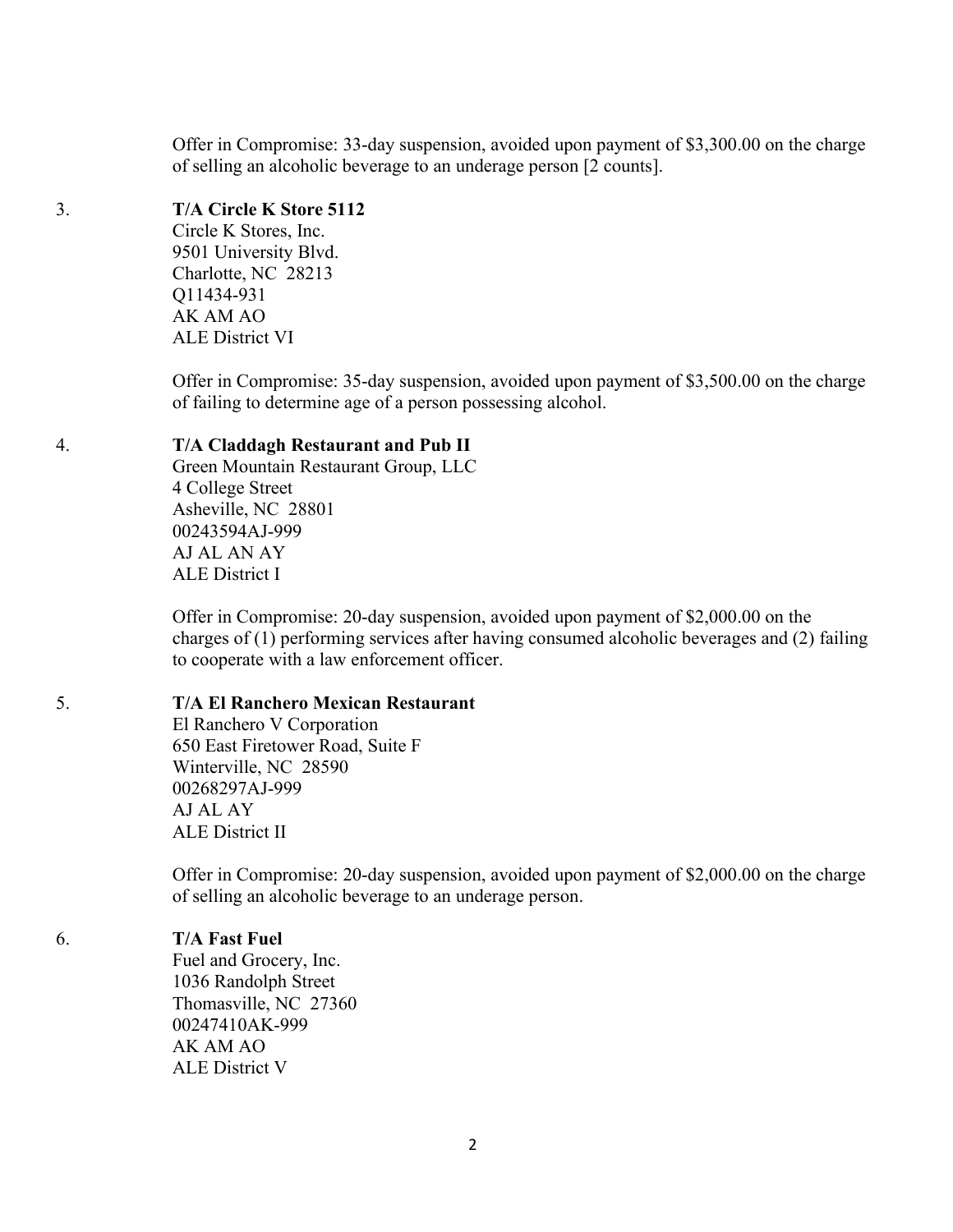Offer in Compromise: 8-day suspension, avoided upon payment of \$800.00 on the charge of possessing video gaming machines (2 counts).

#### 7. **T/A Greystone Pub and Restaurant**

Fact Group, LLC 3039 South Blvd., Suite J-K Charlotte, NC 28209 00213965AJ-999 AJ AN AL AY ALE District VI

Offer in Compromise: 15-day suspension, avoided upon payment of \$1,500.00 on the charges of (1) failing to maintain, on the premises and available for inspection or audit for three years, all records including original invoices related to alcoholic beverages and mixed beverages and (2) failing to superintend.

## 8. **T/A Hasty Mart 24**

SSY Food Marts, Inc. 301 Moyton Avenue Stantonsburg, NC 27883 00128437AK-999 AK AM AO Wilson County ABC Board

Offer in Compromise: 10-day suspension, avoided upon payment of \$1,000.00 on the charge of selling an alcoholic beverage to an underage person.

## 9. **T/A Maxwell's Tavern**

Balatsias Bros. Foods, LLC 112 East South Main Street Waxhaw, NC 28173 00183550AJ-999 AJ AL AN AY Waxhaw Police Department

Offer in Compromise: 8-day suspension, avoided upon payment of \$800.00 on the charge of selling an alcoholic beverage to an underage person.

10. **T/A No Name Pizza**

Zachbill, LLC 5227 Hwy 70 Morehead City, NC 28557 00218700AJ-998 AJ AL AY ALE District I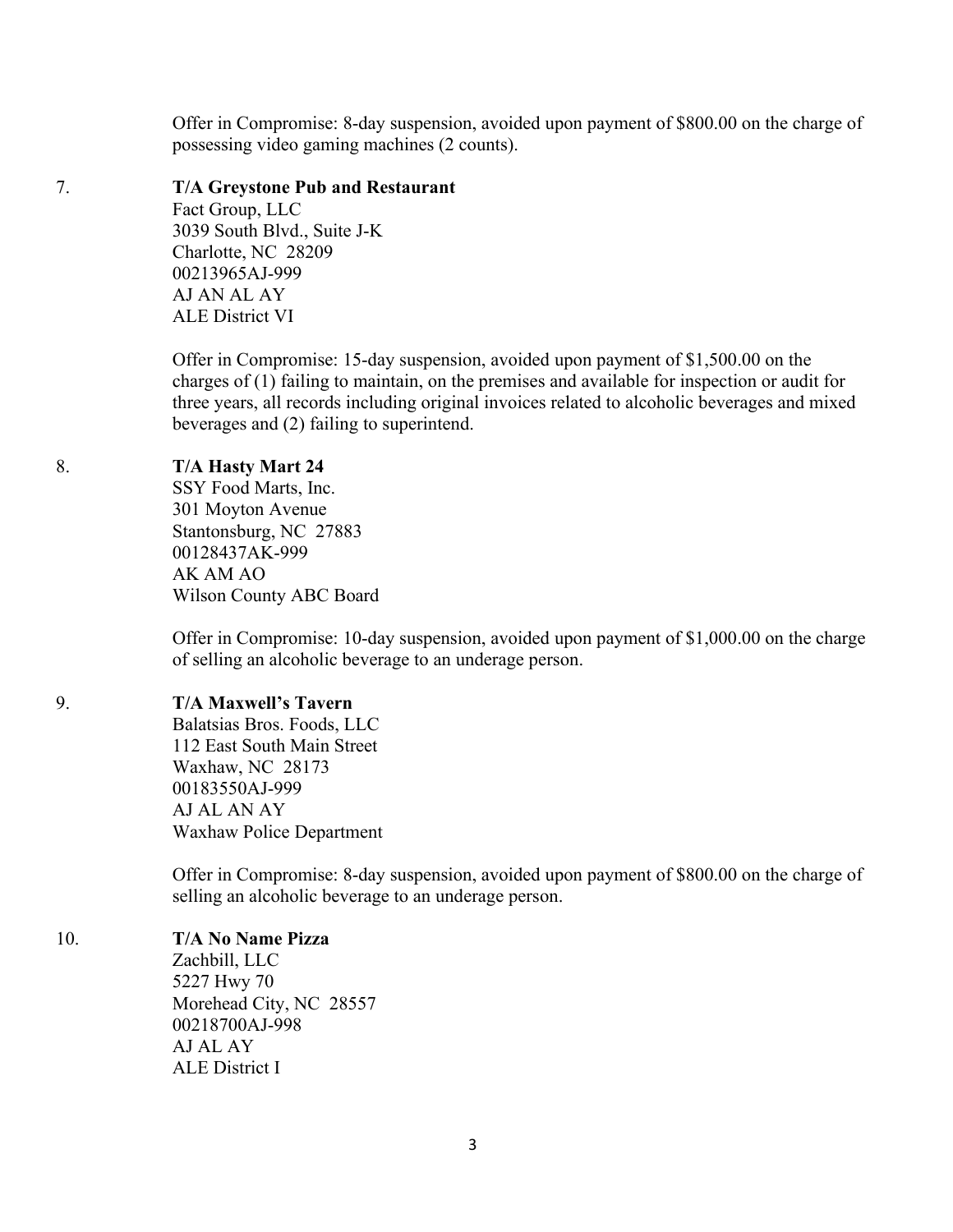Offer in Compromise: 6-day suspension, avoided upon payment of \$600.00 on the charge of failing to purchase unfortified wine only from a wholesaler.

#### 11. **T/A Potent Potables**

Abigail Lee Kim Steve Jung Kim 115 East Main Street Jamestown, NC 27282 00202313AJ-999 AJ DB ALE District V

Offer in Compromise: 5-day suspension, avoided upon payment of \$500.00 on the charge of allowing possession or consumption of alcohol not authorized by permits.

#### 12. **T/A Quick Mart**

Alhobishi Convenience Stores and Rentals, Inc. 2011 Carthage Road Lumberton, NC 28358 00121550AK-988 AK AM AO ALE District III

Offer in Compromise: 15-day suspension, avoided upon payment of \$1,500.00 on the charges of (1) failing to post permits, (2) failing to keep premises clean and well-lit to avoid undue hazards, (3) selling or transferring glass tubes or splitters without proper records and (4) possessing adulterants intended for defrauding a drug or alcohol screening test.

## 13. **T/A Ray's Food Mart**

Omrudrashiv Corporation 1525 North NC Hwy 119 Mebane, NC 27302 00255980AK-999 AK AM Graham Police Department

Offer in Compromise: 18-day suspension, avoided upon payment of \$1,800.00 on the charge of selling an alcoholic beverage to an underage person.

#### 14. **T/A San Juan Mexican Restaurant**

San Juan Mexican Restaurant, LLC 1202 South JK Powell Blvd. Whiteville, NC 28472 00208477AJ-998 AJ AL AY ALE District I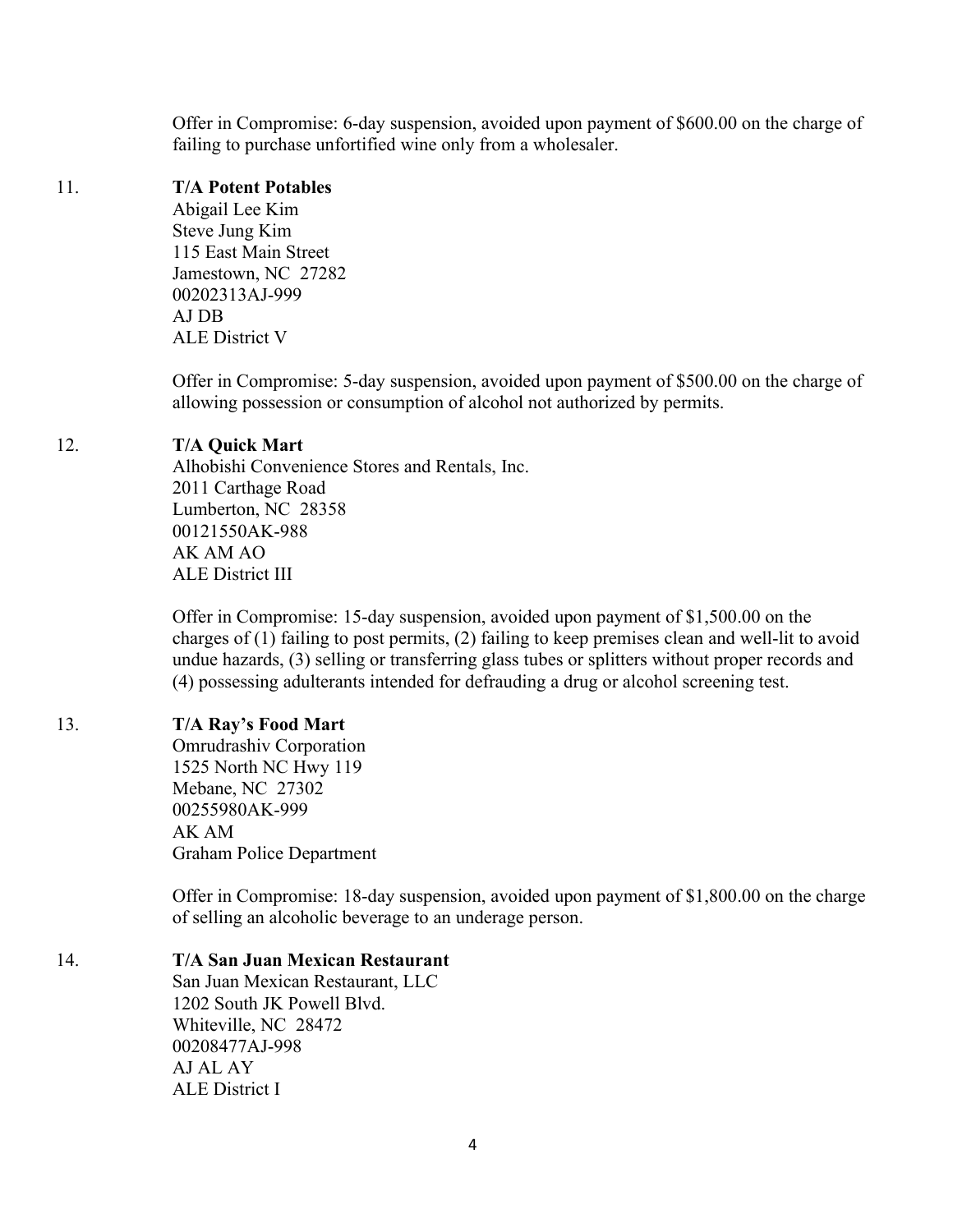Offer in Compromise: 35-day suspension, avoided upon payment of \$3,500.00 on the charges of (1) performing services after having consumed alcoholic beverages, (2) selling an alcoholic beverage to an underage person and (3) failing to superintend.

## 15. **T/A Sheetz 397**

Sheetz of NC, LLC 1000 Charles Blvd. Greenville, NC 27858 Q11557-987 AK AM AO ALE District II

Offer in Compromise: 10-day suspension, avoided upon payment of \$1,000.00 on the charge of selling an alcoholic beverage to an underage person.

## 16. **T/A Shell Service Station**

Jay Ambe Mart, Inc. 137 East Harrison Street Reidsville, NC 27320 00203704AK-999 AK AM AO ALE District V

Offer in Compromise: 25-day suspension, avoided upon payment of \$2,500.00 on the charges of (1) failing to have an exterior sign with a trade name matching the permit, (2) possessing video gaming machines [2 counts] and (3) selling or transferring glass tubes or splitters without proper records.

## 17. **T/A Speedway 6958**

Speedway, LLC 653 East Webb Street Burlington, NC 27217 Q11615-997 AK AM Graham Police Department

Offer in Compromise: 15-day suspension, avoided upon payment of \$1,500.00 on the charge of selling an alcoholic beverage to an underage person.

## 18. **T/A Speedway 8283**

Speedway, LLC 4985 Old Tar Road Winterville, NC 28590 Q11615-799 AK AM ALE District II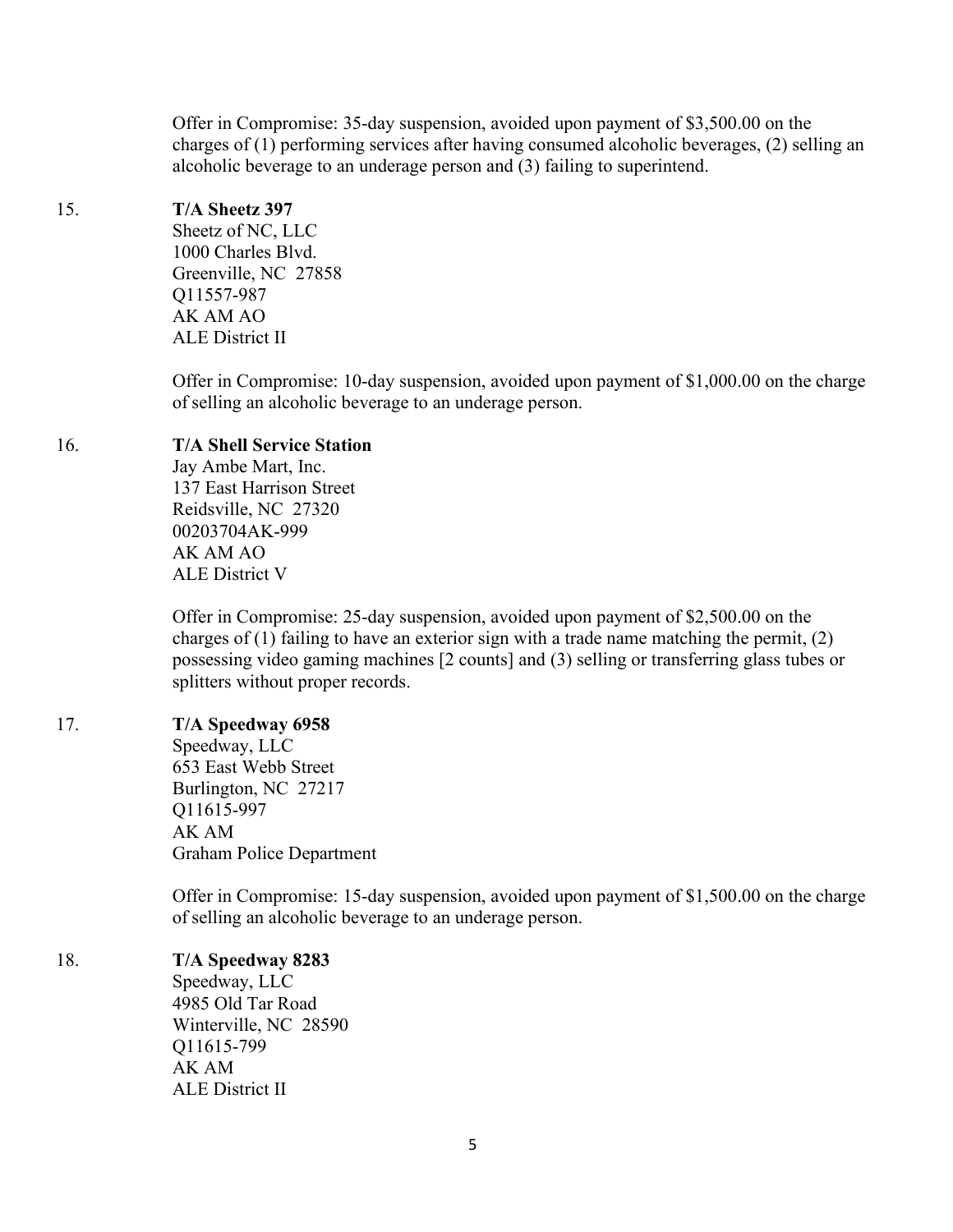Offer in Compromise: 20-day suspension, avoided upon payment of \$2,000.00 on the charge of selling an alcoholic beverage to an underage person.

# 19. **T/A Speedway 8658**

Speedway, LLC 111 North Main Street Tarboro, NC 27886 Q11615-934 AK AM ALE District II

Offer in Compromise: 15-day suspension, avoided upon payment of \$1,500.00 on the charge of selling an alcoholic beverage to an underage person.

# 20. **T/A Speedway 8662**

Speedway, LLC 4901 Hwy 58 North Wilson, NC 27896 Q11615-729 AK AM Wilson County ABC Board

Offer in Compromise: 20-day suspension, avoided upon payment of \$2,000.00 on the charge of selling an alcoholic beverage to an underage person.

## 21. **T/A Bankers Raw Bar and Billiards**

Friends Limited, Inc. 200-G West Woodlawn Road Charlotte, NC 28217 00090167AJ-998 AJ AY AL Charlotte-Mecklenburg Police Department

Offer in Compromise: 15-day suspension, avoided upon payment of \$1,500.00 on the charges of (1) failing to superintend and (2) engaging in or allowing an affray or disorderly conduct.

# 22. **T/A Black Mountain Bistro**

Black Mountain Bistro and Catering, Inc. 203 East State Street Black Mountain, NC 28711 00135623AJ-999 AJ AL AY ALE District VIII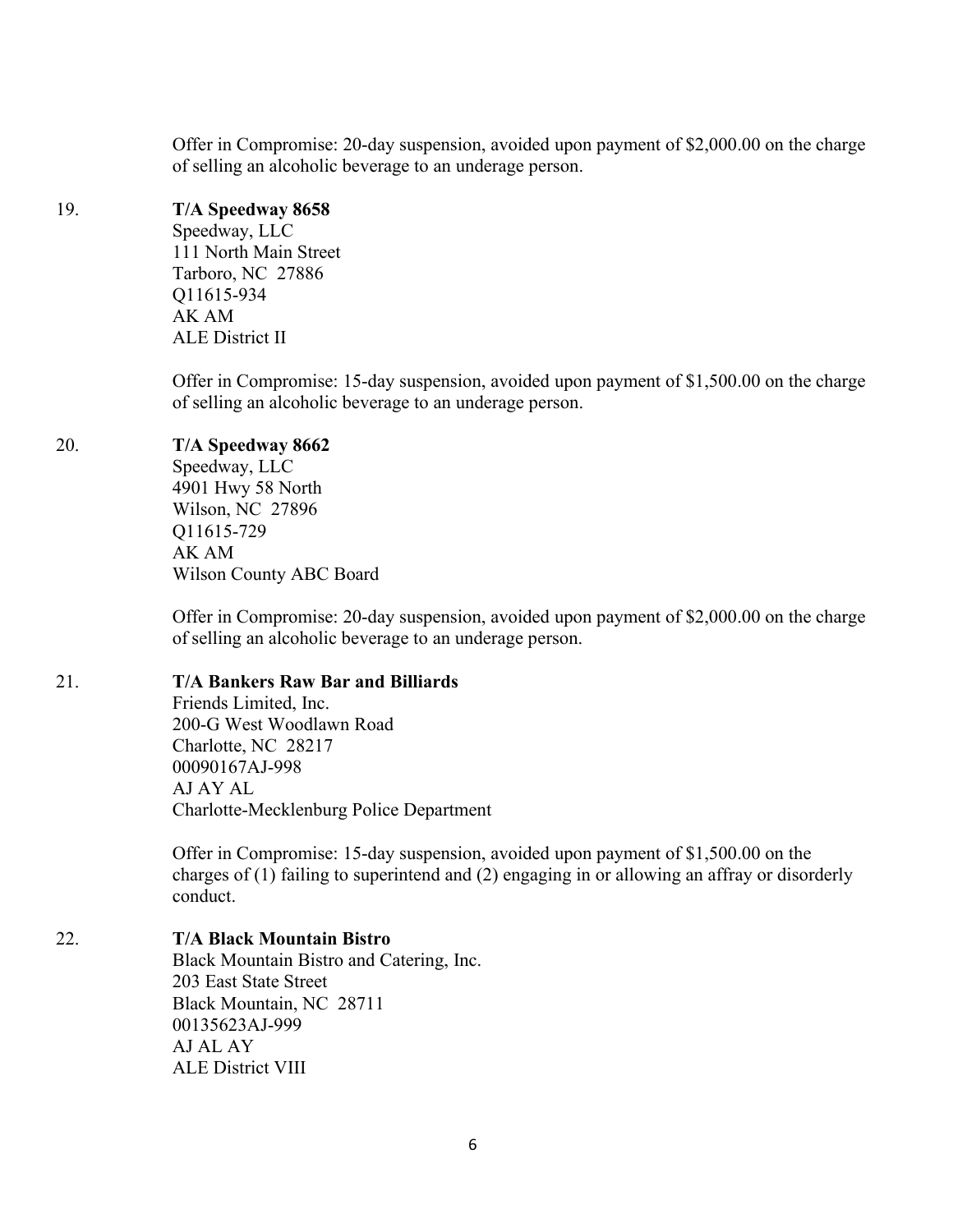Offer in Compromise: 6-day suspension, avoided upon payment of \$600.00 on the charge of possessing multiple containers of spirituous liquor not bearing mixed beverage tax stamps.

#### 23. **T/A C and W Convenience Store**

Rushiv, Inc. 503 Burkemont Avenue Morganton, NC 28655 00289301AK-999 AK AM AO ALE District VII

Offer in Compromise: 6-day suspension, avoided upon payment of \$600.00 on the charge of selling or transferring glass tubes or splitters without proper records.

## 24. **T/A Carolina Fast Mart 4**

Carolina Oil Company of Concord, Inc. 3690 Hwy 29 South Harrisburg, NC 28075 47351B-999  $AK$ Concord Police Department

Offer in Compromise: 10-day suspension, avoided upon payment of \$1,000.00 on the charge selling an alcoholic beverage to an underage person.

# 25. **T/A El Cerro Bar and Grill**

Wolfpack Mexican Food, Inc. 2217 Avent Ferry Road Raleigh, NC 27606 00169957AJ-999 AJ AL AN AY ALE District IV

Offer in Compromise: 8-day suspension, avoided upon payment of \$800.00 on the charges of (1) failing to deface the tax stamp on a bottle once empty and (2) failing to purchase unfortified wine only from a wholesaler.

## 26. **T/A Han Dee Hugos 24**

Sampson Bladen Oil Company, Inc. 704 Country Club Drive Fayetteville, NC 28301 Q11310-899 AK AM Cumberland County ABC Board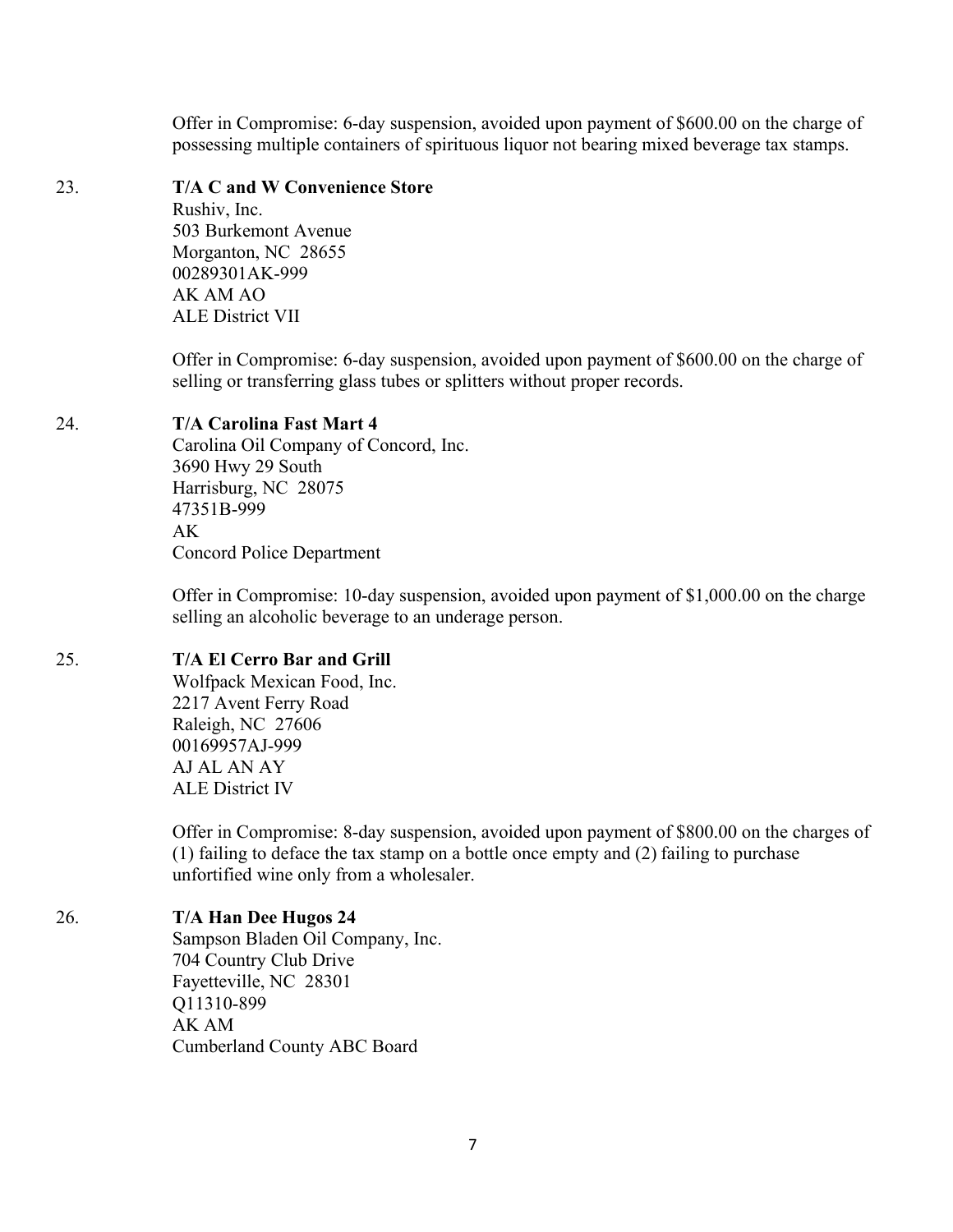Offer in Compromise: 20-day suspension, avoided upon payment of \$2,000.00 on the charge of selling an alcoholic beverage to an underage person.

#### 27. **T/A JM's Pub**

Michael Joseph Hutton 522 North New River Drive Surf City, NC 28445 00260703AJ-999 AJ AL DZ ALE District I

Offer in Compromise: 15-day suspension, avoided upon payment of \$1,500.00 on the charges of (1) employee intoxicated, (2) failing to superintend and (3) violating Executive Order restrictions.

#### 28. **T/A Lucky Star**

Lucky Star Food Mart, Inc. 104 South Sandhills Blvd. Aberdeen, NC 28315 00253363AK-999 AK AM AO Moore County Sheriff's Office

Offer in Compromise: 18-day suspension, avoided upon payment of \$1,800.00 on the charges of (1) selling an alcoholic beverage to an underage person and (2) selling or transferring glass tubes or splitters without proper records.

#### 29. **T/A Mi Carreta**

El Puerto, Inc. 1146 Hickory Blvd. SW Lenoir, NC 28645 00171216AJ-999 AJ AL AY ALE District VII

Offer in Compromise: 20-day suspension, avoided upon payment of \$2,000.00 on the charge of selling to an intoxicated person.

## 30. **T/A Quick Stop Food Mart**

Zeeshan Asad 801 Lexington Avenue, Suite A Thomasville, NC 27360 00288213AK-999 AK AM AO ALE District V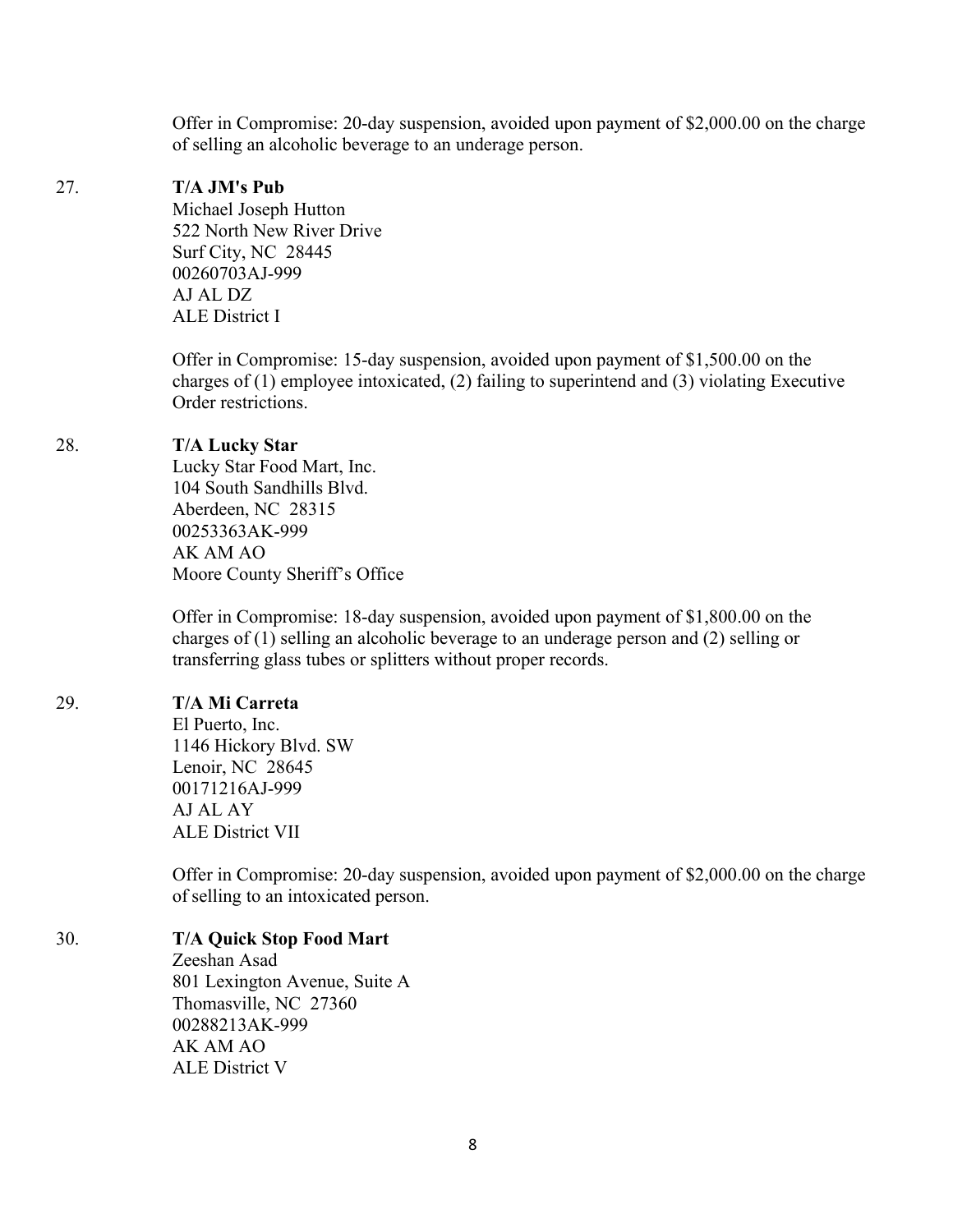Offer in Compromise: 18-day suspension, avoided upon payment of \$1,800.00 on the charge of possessing video gaming machines.

## 31. **T/A Rody's Tavern**

SMR Management, LLC 5105 Michaux Road Greensboro, NC 27358 00226309AJ-999 AJ AL AY ALE District V

Offer in Compromise: 27-day suspension, avoided upon payment of \$2,700.00 on the charges of (1) allowing an intoxicated person to consume, (2) employee wearing a uniform while consuming alcoholic beverages and (3) wholesaler providing an item of value to a retailer.

# 32. **T/A Stoked Woodfired Pub**

MAP Hospitality Group, LLC 5312 Robinhood Village Drive Winston-Salem, NC 27106 00291311AJ-999 AJ AL AY ALE District V

Offer in Compromise: 6-day suspension, avoided upon payment of \$600.00 on the charge of employee wearing a uniform while consuming alcoholic beverages.

## 33. **T/A Whiskey Dawgs**

Blu Velvet Lounge, LLC 915 Brookstown Avenue Winston-Salem, NC 27101 00272997AJ-998 AJ AL DZ ALE District VII

Offer in Compromise: 10-day suspension, avoided upon payment of \$1,000.00 on the charge of violating Executive Order restrictions [2 counts].

## 34. **T/A Shop Right Market**

CJ and Moe Oil, LLC 3102 Martin Luther King Drive Lumberton, NC 28358 00265283AK-999 AK AM AO ALE District III